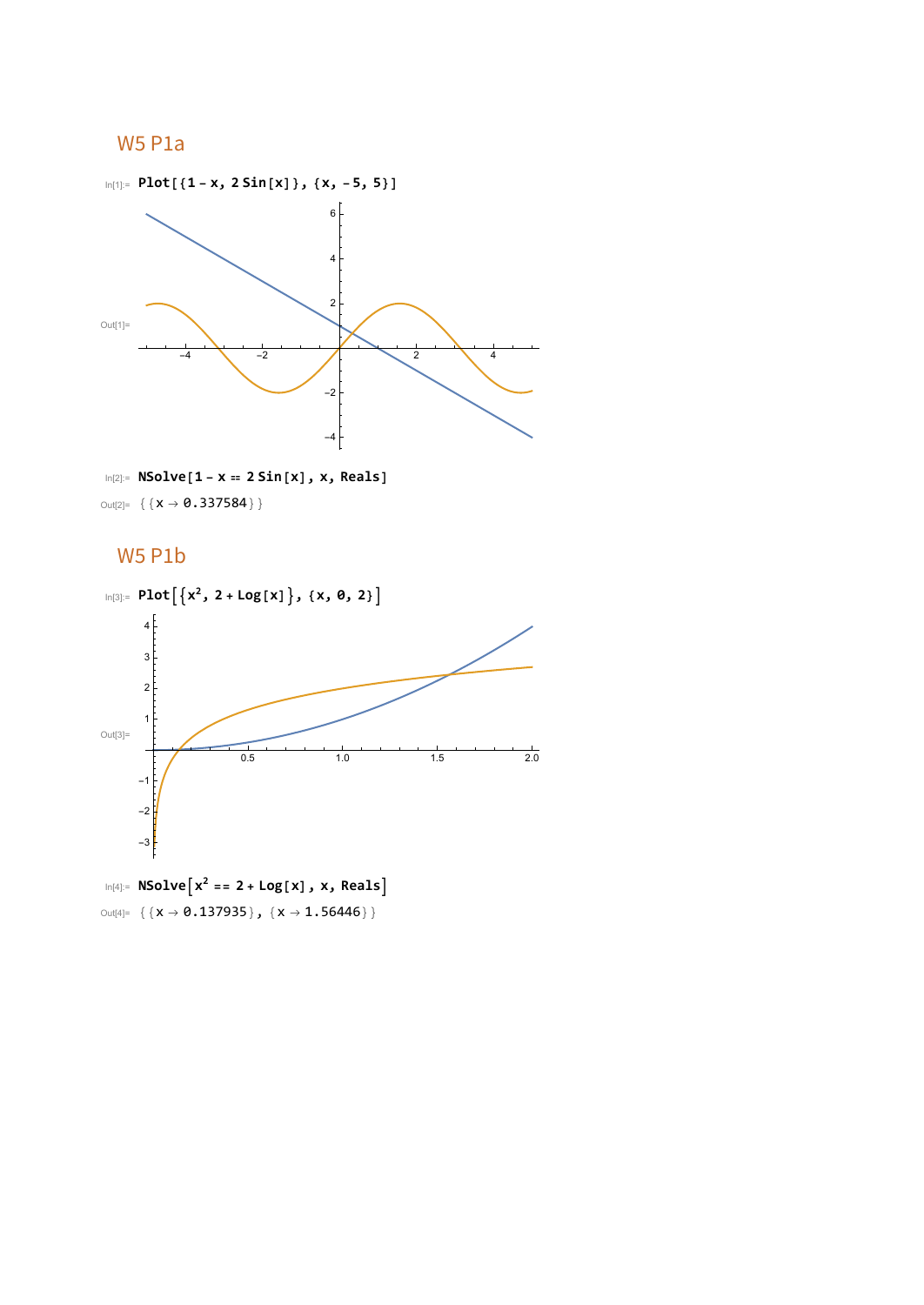W5 P2a



In[6]:= **NMaximize[{Exp[-x] Log[x], x > 0}, x]** Out[6]= { $0.0972601$ , { $x \rightarrow 1.76322$ }}

## W5 P2b



# W5 P3

```
In[11]:= y[x_] := 2 x;
      y'[x] dx
Out[12]= 2 dx
```